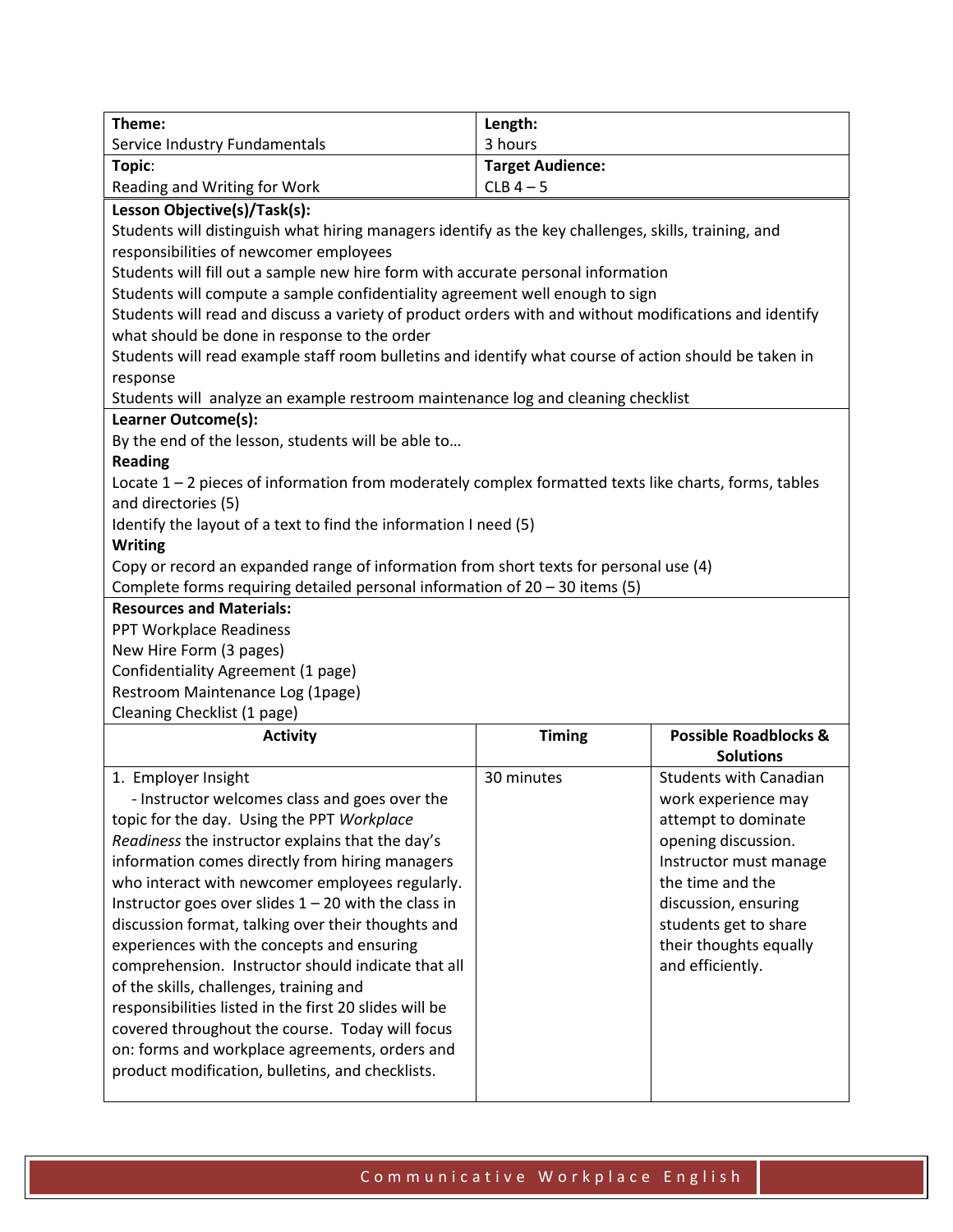| 2. Forms and Workplace Agreements<br>- Each student will be given a copy of a sample<br>new hire form. Working in pairs, students will<br>identify what information is being asked for and<br>what the appropriate response is to write down.<br>Any words students don't know should be asked of<br>the instructor. As each word is defined for a given<br>pair, the instructor will write that word and its<br>meaning on the board. Completed new hire forms<br>will be added to each student's portfolio to be<br>reviewed by the instructor. | 30 minutes |  |
|---------------------------------------------------------------------------------------------------------------------------------------------------------------------------------------------------------------------------------------------------------------------------------------------------------------------------------------------------------------------------------------------------------------------------------------------------------------------------------------------------------------------------------------------------|------------|--|
| - Each student is given a copy of a sample<br>confidentiality agreement and reassigned to new<br>pairs. The instructor will go over what this type of<br>form is and why it may be given to new hires.<br>Students will repeat the same process as above<br>and completed forms will be added to each<br>student's portfolio.                                                                                                                                                                                                                     | 15 minutes |  |
| 3. Orders and Product Modifications<br>- Instructor asks students who are / have been<br>employed in Canada about their experiences with<br>reading and fulfilling orders. Instructor goes over<br>the verb 'modify' and noun 'modification' before<br>arranging class in pairs or small groups to discuss<br>the ten example orders and modifications on the<br>PPT.<br>- In pairs or small groups, students read and<br>complete the exercises for the orders and product<br>modifications given on the PPT.                                    | 30 minutes |  |
| <b>Break</b>                                                                                                                                                                                                                                                                                                                                                                                                                                                                                                                                      | 15 minutes |  |
| 4. Bulletins<br>- Instructor leads into the bulletins section of<br>the lesson by ensuring comprehension of the term<br>and the uses of bulletins in the workplace. Class is<br>arranged in pairs and given five sample bulletins to<br>read over (in the PPT). Students are asked to write<br>down a sentence, in their own words, that reflects<br>the content and purpose of the bulletin (new<br>product, promo, complaint or problem to solve)                                                                                               | 30 minutes |  |
| 5. Checklists<br>- Instructor inquires if students, whether<br>employed or unemployed, use checklists in their<br>lives, personal or work related. Following a<br>discussion on what sorts of check lists they make                                                                                                                                                                                                                                                                                                                               | 30 minutes |  |